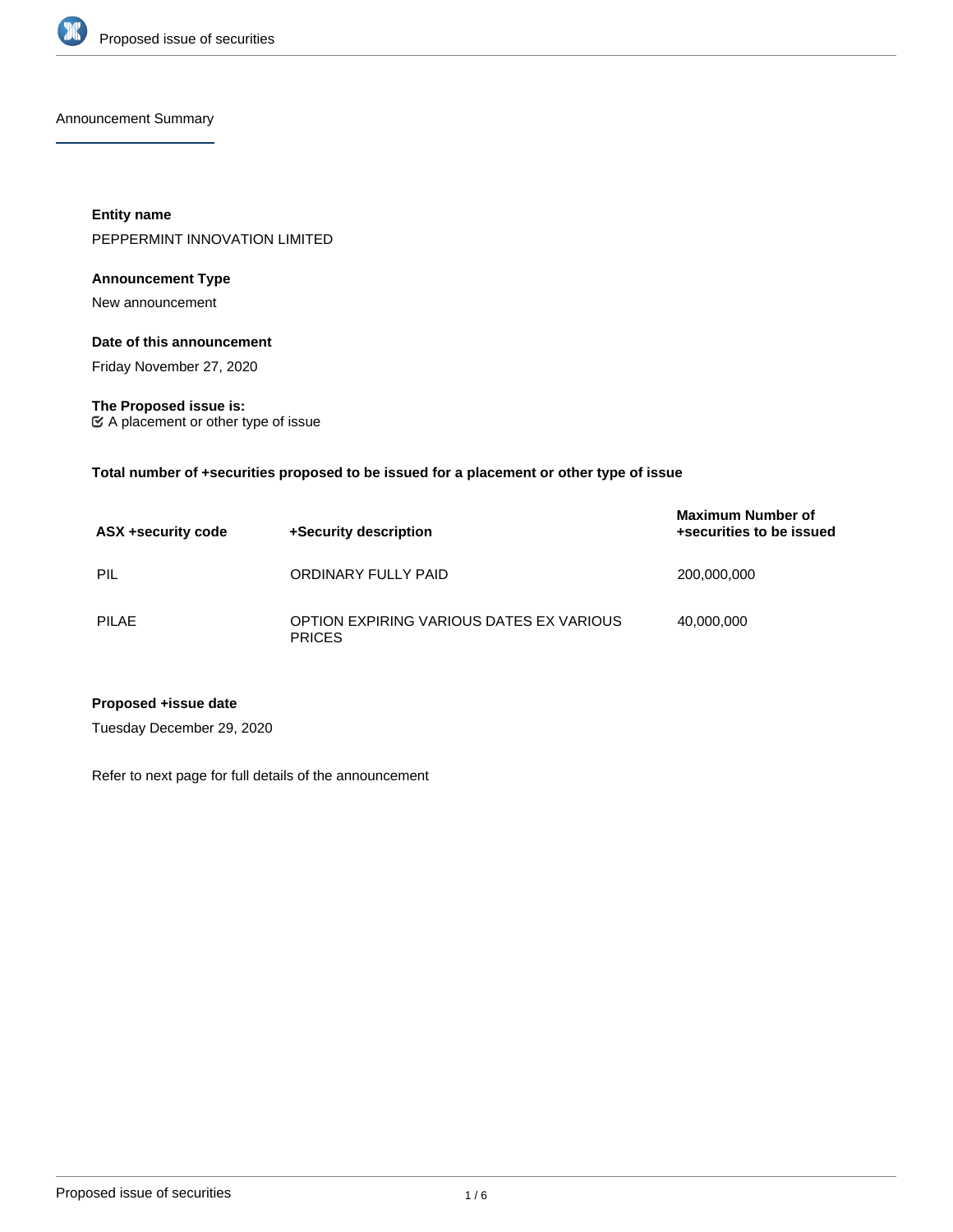

Part 1 - Entity and announcement details

# **1.1 Name of +Entity**

PEPPERMINT INNOVATION LIMITED

We (the entity named above) give ASX the following information about a proposed issue of +securities and, if ASX agrees to +quote any of the +securities (including any rights) on a +deferred settlement basis, we agree to the matters set out in Appendix 3B of the ASX Listing Rules.

**1.2 Registered Number Type**

**ACN** 

**Registration Number**

125931964

**1.3 ASX issuer code**

PIL

# **1.4 The announcement is**

New announcement

# **1.5 Date of this announcement**

Friday November 27, 2020

# **1.6 The Proposed issue is:**

A placement or other type of issue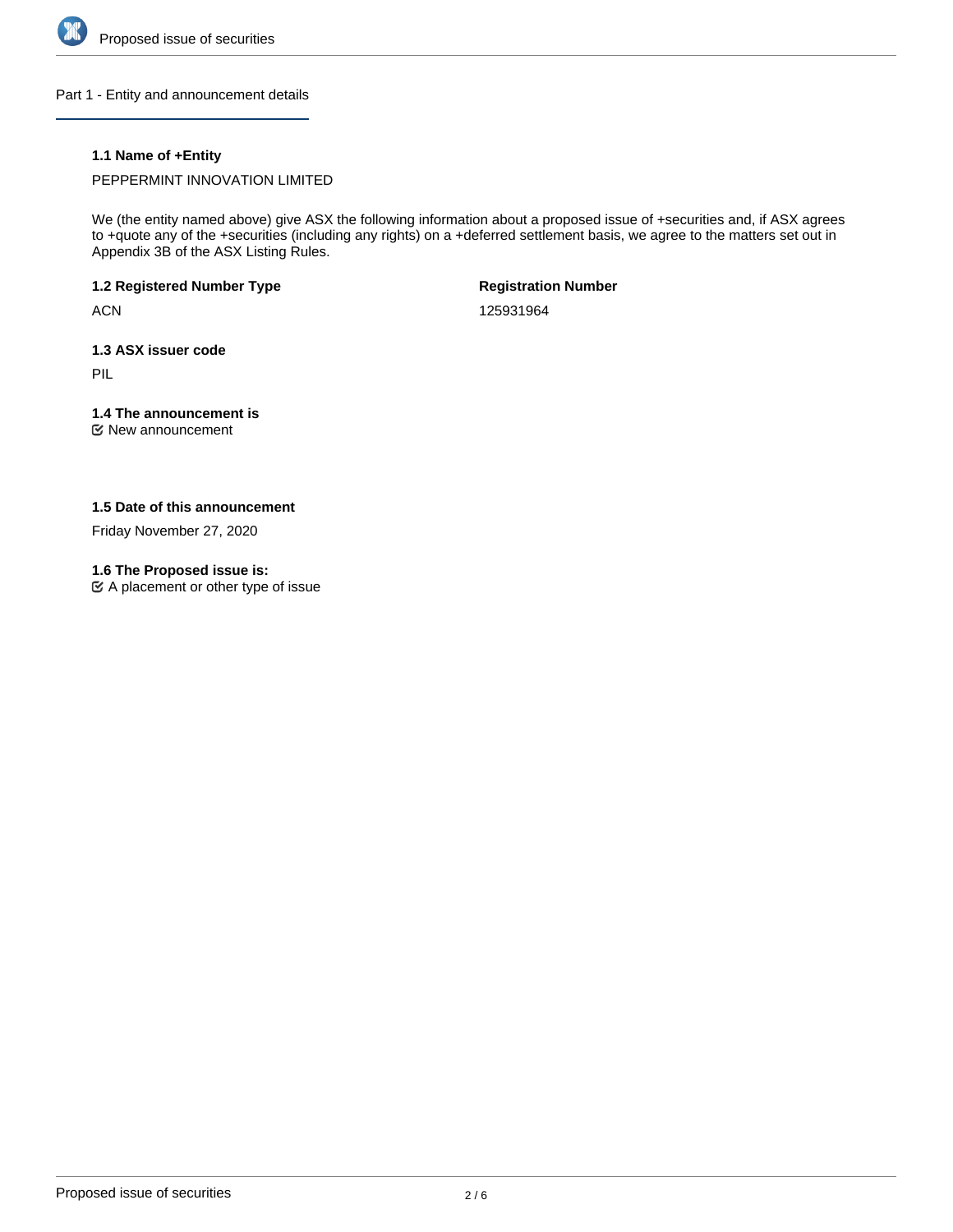

Part 7 - Details of proposed placement or other issue

Part 7A - Conditions

**7A.1 - Are any of the following approvals required for the placement or other type of issue?**

- **+Security holder approval**
- **Court approval**
- **Lodgement of court order with +ASIC**
- **ACCC approval**
- **FIRB approval**
- **Another approval/condition external to the entity**

Yes

7A.1a Conditions

| <b>Approval/Condition</b> | Date for determination       | Is the date estimated or       | ** Approval             |
|---------------------------|------------------------------|--------------------------------|-------------------------|
| +Security holder approval | Tuesday December 22,<br>2020 | actual?<br><b></b> ■ Estimated | received/condition met? |
|                           |                              |                                |                         |

### **Comments**

Part 7B - Issue details

**Is the proposed security a 'New class' (+securities in a class that is not yet quoted or recorded by ASX) or an 'Existing class' (additional securities in a class that is already quoted or recorded by ASX)?** Existing class

**Will the proposed issue of this +security include an offer of attaching +securities?** No

Details of +securities proposed to be issued

**ASX +security code and description**

PIL : ORDINARY FULLY PAID

#### **Number of +securities proposed to be issued**

200,000,000

### **Offer price details**

**Are the +securities proposed to be issued being issued for a cash consideration?** Yes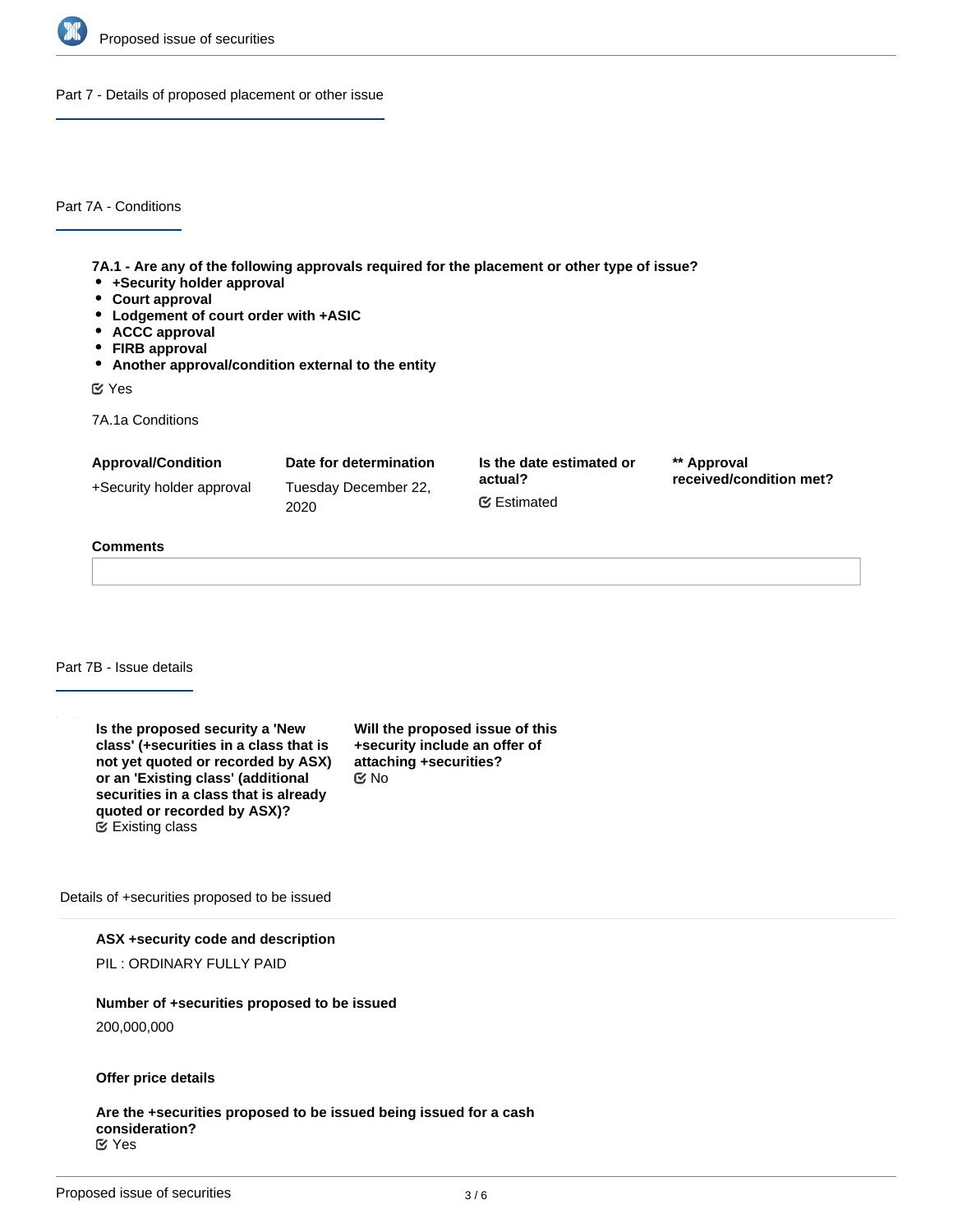

| In what currency is the cash |  |
|------------------------------|--|
| consideration being paid?    |  |

AUD - Australian Dollar

**What is the issue price per +security?** AUD 0.01000

**Will these +securities rank equally in all respects from their issue date with the existing issued +securities in that class?** Yes

**Is the proposed security a 'New class' (+securities in a class that is not yet quoted or recorded by ASX) or an 'Existing class' (additional securities in a class that is already quoted or recorded by ASX)?** Existing class

**Will the proposed issue of this +security include an offer of attaching +securities?** No

Details of +securities proposed to be issued

# **ASX +security code and description**

PILAE : OPTION EXPIRING VARIOUS DATES EX VARIOUS PRICES

**Number of +securities proposed to be issued**

40,000,000

**Offer price details**

**Are the +securities proposed to be issued being issued for a cash consideration?** No

#### **Please describe the consideration being provided for the +securities**

The options are being paid as part of the fees paid to Lead Manager of the issue of the 200,000,000 ordinary fully paid shares.

### **Please provide an estimate of the AUD equivalent of the consideration being provided for the +securities**

2,000,000.000000

**Will these +securities rank equally in all respects from their issue date with the existing issued +securities in that class?** Yes

Part 7C - Timetable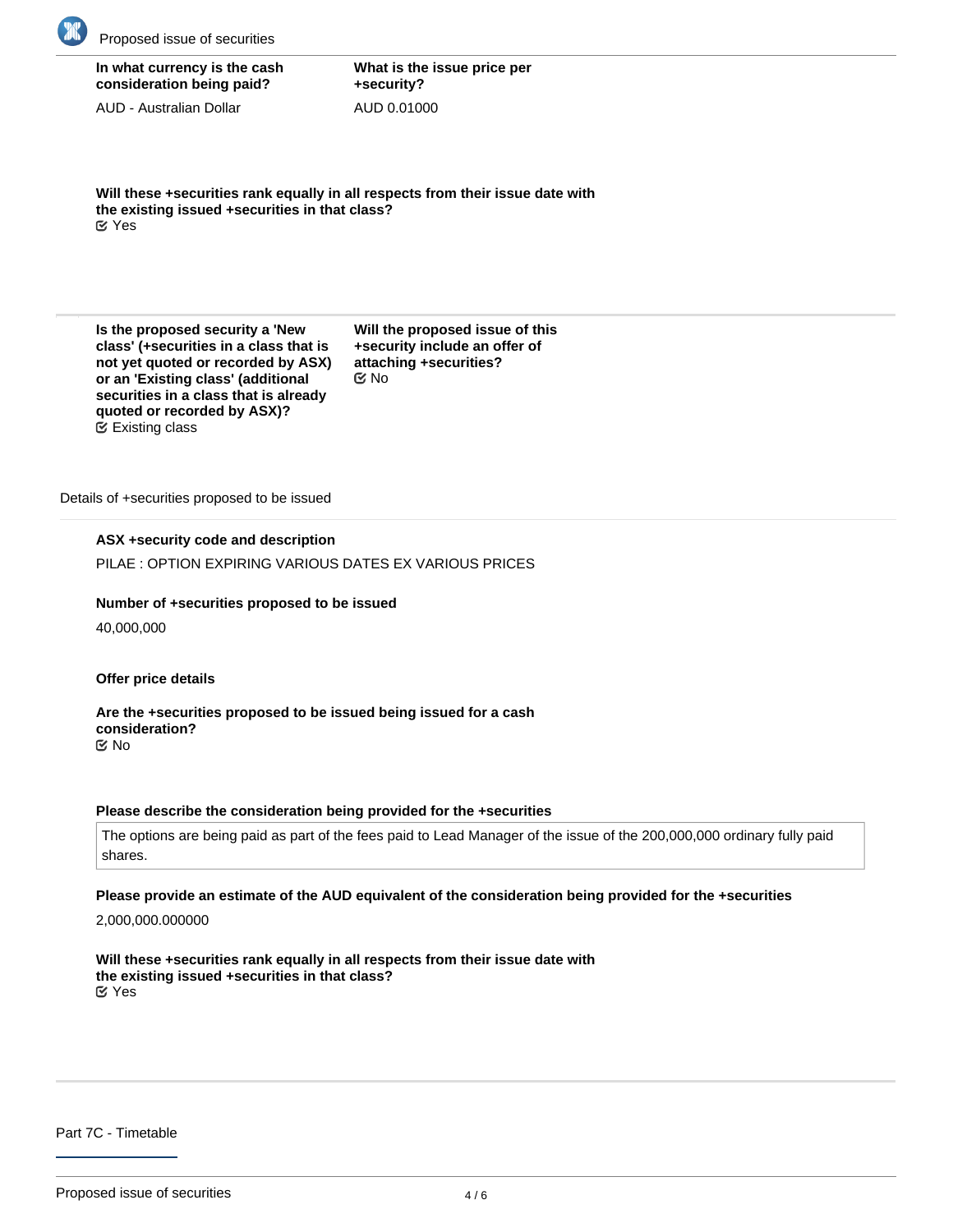

**7C.1 Proposed +issue date** Tuesday December 29, 2020

Part 7D - Listing Rule requirements

**7D.1 Has the entity obtained, or is it obtaining, +security holder approval for the entire issue under listing rule 7.1?** Yes

**7D.1a Date of meeting or proposed meeting to approve the issue under listing rule 7.1**

Tuesday December 22, 2020

**7D.2 Is a party referred to in listing rule 10.11 participating in the proposed issue?** No

**7D.3 Will any of the +securities to be issued be +restricted securities for the purposes of the listing rules?** No

**7D.4 Will any of the +securities to be issued be subject to +voluntary escrow?** No

Part 7E - Fees and expenses

**7E.1 Will there be a lead manager or broker to the proposed issue?** Yes

**7E.1a Who is the lead manager/broker?**

Clee Capital Pty Ltd

#### **7E.1b What fee, commission or other consideration is payable to them for acting as lead manager/broker?**

6% management and capital raising fee, 20,000,000 options exercisable at 1.5 cents per share within 3 years of issue and 20,000,000 options exercisable at 2.5 cents per share within 3 years of issue.

**7E.2 Is the proposed issue to be underwritten?** No

#### **7E.4 Details of any other material fees or costs to be incurred by the entity in connection with the proposed issue**

Clee Capital Pty Ltd will be paid a monthly retainer fee of \$5,000 per month for 6 months post capital raising.